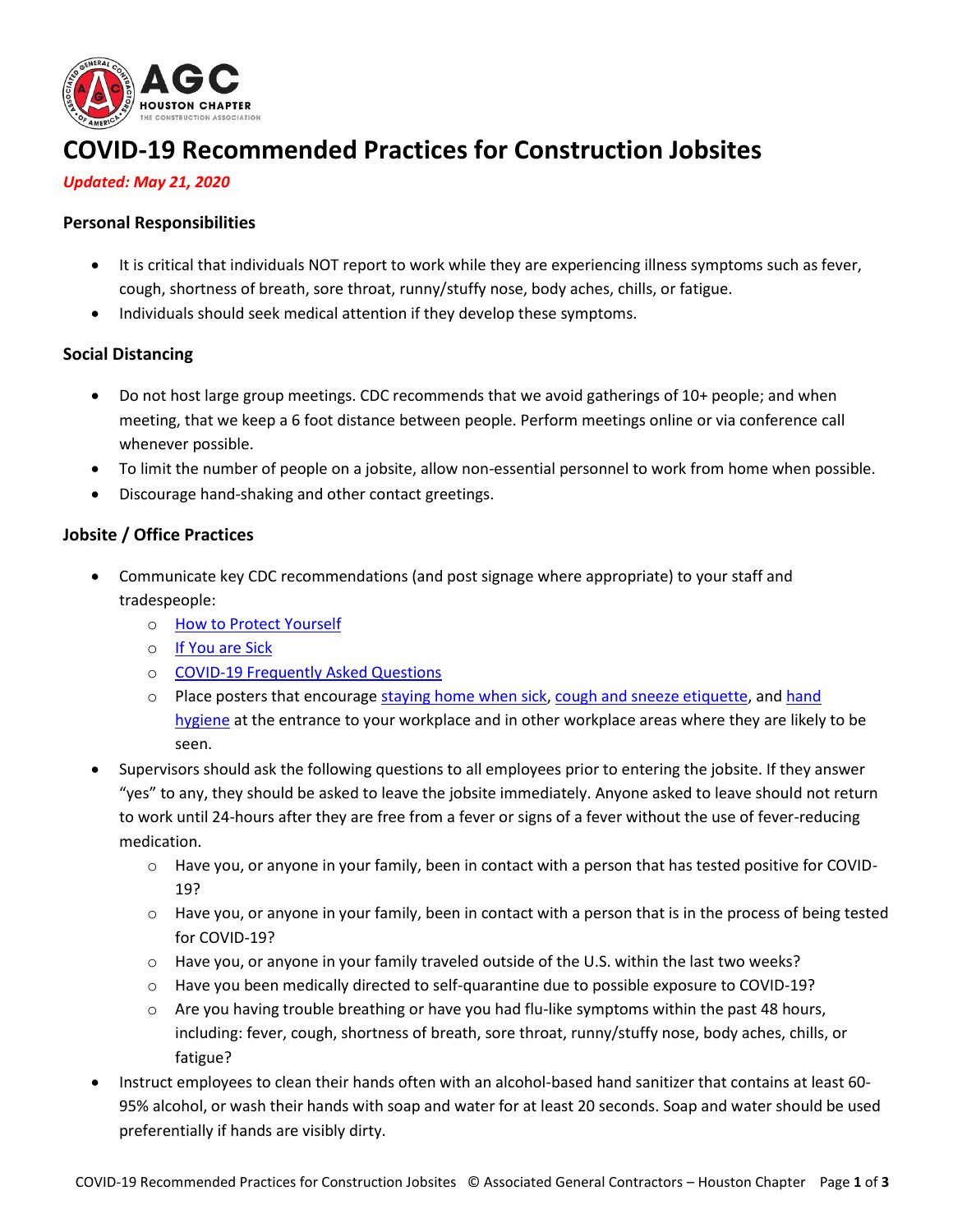

## **COVID-19 Recommended Practices for Construction Jobsites**

## *Updated: May 21, 2020*

- Provide soap and water and alcohol-based hand rubs in the workplace. Ensure that adequate supplies are maintained. Place hand rubs in multiple locations or in conference rooms to encourage hand hygiene.
- Do not congregate in lunch areas.
- Do not share tools or any multi-user devices and accessories such as iPads, laptops, hand-held radios, computer stations, etc.
- Limit the exchange/sharing of paper documents by encouraging use of electronic communication whenever possible.
- Do not share personal protection equipment (PPE).
- Sanitize reusable PPE per manufacturer's recommendation prior to each use.
- Ensure used PPE is disposed of properly.
- Utilize disposable gloves where appropriate; instruct workers to wash hands after removing gloves.
- Disinfect reusable supplies and equipment.
- Identify specific locations and practices for daily trash such as: paper, hand towels, food containers, etc. Instruct workers responsible for trash removal in proper PPE/hand washing practices.
- Provide routine environmental cleaning (doorknobs, keyboards, counters, and other surfaces).
- Do not use a common water cooler. Provide individual water bottles or instruct workers to bring their own.
- Utilize shoe sanitation tubs (non-bleach sanitizer solution) prior to entering/leaving jobsite).
- Instruct workers to change work clothes prior to arriving home; and to wash clothes in hot water with laundry sanitizer.
- Don't stack trades if possible.
- Utilize disposable hand towels and no-touch trash receptacles.
- Request additional/increased sanitation (disinfecting) of portable toilets.
- Avoid cleaning techniques, such as using pressurized air or water sprays that may result in the generation of bioaerosols.
- Clean surfaces of service/fleet vehicles, steering wheel, gear shift, instrument panels, etc.; use aerosol sanitizers inside closed cabs.
- In regards to shuttling employees, ensure distancing and encourage workers to provide their own transportation where possible.
- Utilize telemedicine services where practical for injury consultation and triage, as well as COVID-19 consultation.

## **Additional Construction Workforce Guidance from Harris County, Texas issued on May 21, 2020:**

- Identify a qualified workplace coordinator who will be responsible for COVID-19 assessment and control planning; all workers should know how to contact the coordinator with COVID-19 concerns
- Ensure that every worker or contractor who enters a jobsite has signed in and keep a list of and contact information for every worker or contractor who enters the jobsite every day for the purpose of identifying and notifying individuals who have shared a jobsite with someone who has been confirmed to have COVID-19